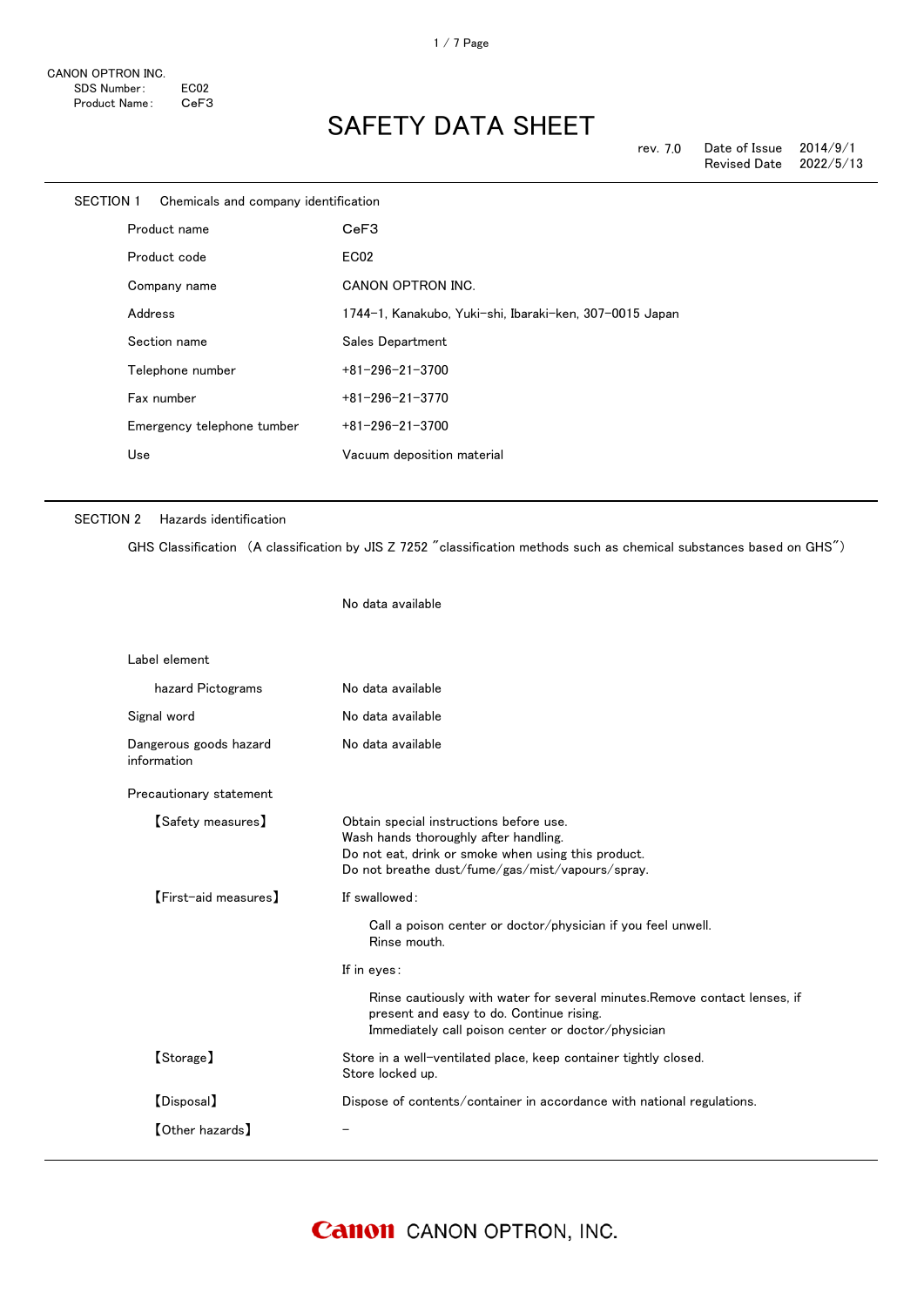| SECTION 3<br>Composition/information on ingredients |                                                                |                                                                                                                                                                                                                     |
|-----------------------------------------------------|----------------------------------------------------------------|---------------------------------------------------------------------------------------------------------------------------------------------------------------------------------------------------------------------|
|                                                     | Substance/Mixture                                              | Substance                                                                                                                                                                                                           |
|                                                     | Chemical name                                                  | Cerium fluoride                                                                                                                                                                                                     |
|                                                     | Chemical formula                                               | CeF3                                                                                                                                                                                                                |
|                                                     | Concentration or concentration<br>range                        | 99.5%<                                                                                                                                                                                                              |
|                                                     | CAS No.                                                        | $7758 - 88 - 5$                                                                                                                                                                                                     |
|                                                     | <b>TSCA Inventry</b>                                           | Cerium fluoride (CeF3)                                                                                                                                                                                              |
|                                                     | EINECS number                                                  | $231 - 841 - 3$                                                                                                                                                                                                     |
|                                                     | Radioactive information                                        | Radioactive substances are not used as the material. Therefore, there is no<br>reason that ionizing radiation would be generated.                                                                                   |
| <b>SECTION 4</b>                                    | First aid measures                                             |                                                                                                                                                                                                                     |
|                                                     | Inhalation                                                     | Remove person to fresh air and keep comfortable for breathing.<br>Get medical advice/attention if you feel unwell.                                                                                                  |
|                                                     | Skin contact                                                   | Take off immediately all contaminated clothing. Rinse affected areas with<br>water/shower.<br>IF ON SKIN: Wash with plenty of soap and water.<br>If skin irritation or rash occurs: : Get medical advice/attention. |
|                                                     | Eye contact                                                    | Rinse cautiously with water for several minutes. Remove contact lenses, if<br>present and easy to do. Continue rising.<br>If eye irritation persists: Get medical advice/attention.                                 |
|                                                     | Ingestion                                                      | Rinse mouth.<br>Get medical advice/attention.                                                                                                                                                                       |
|                                                     | Most important symptoms and<br>effects, both acute and delayed | No data available                                                                                                                                                                                                   |
|                                                     | Protection of first aiders                                     | Rescuers, wear suitable protective equipment as the situation demands.                                                                                                                                              |
|                                                     | Special precautions for physicians                             | No data available                                                                                                                                                                                                   |
| <b>SECTION 5</b>                                    | Firefighting measures                                          |                                                                                                                                                                                                                     |
|                                                     | Suitable extinguishing media                                   | This product itself is not flammable.                                                                                                                                                                               |
|                                                     | Unsuitable extinguishing media                                 | No data available                                                                                                                                                                                                   |
|                                                     | Specific hazards                                               | No data available                                                                                                                                                                                                   |
|                                                     | Specific extinguishing methods                                 | In the case of a fire in the periphery, the portable container is quickly moved to a<br>safe place.                                                                                                                 |
|                                                     | Special protective equipment for<br>firefighters               | Wear suitable protective equipment (gloves, glasses and a mask) in fire-fighting.                                                                                                                                   |
|                                                     |                                                                |                                                                                                                                                                                                                     |

SECTION 6 Accidental release measures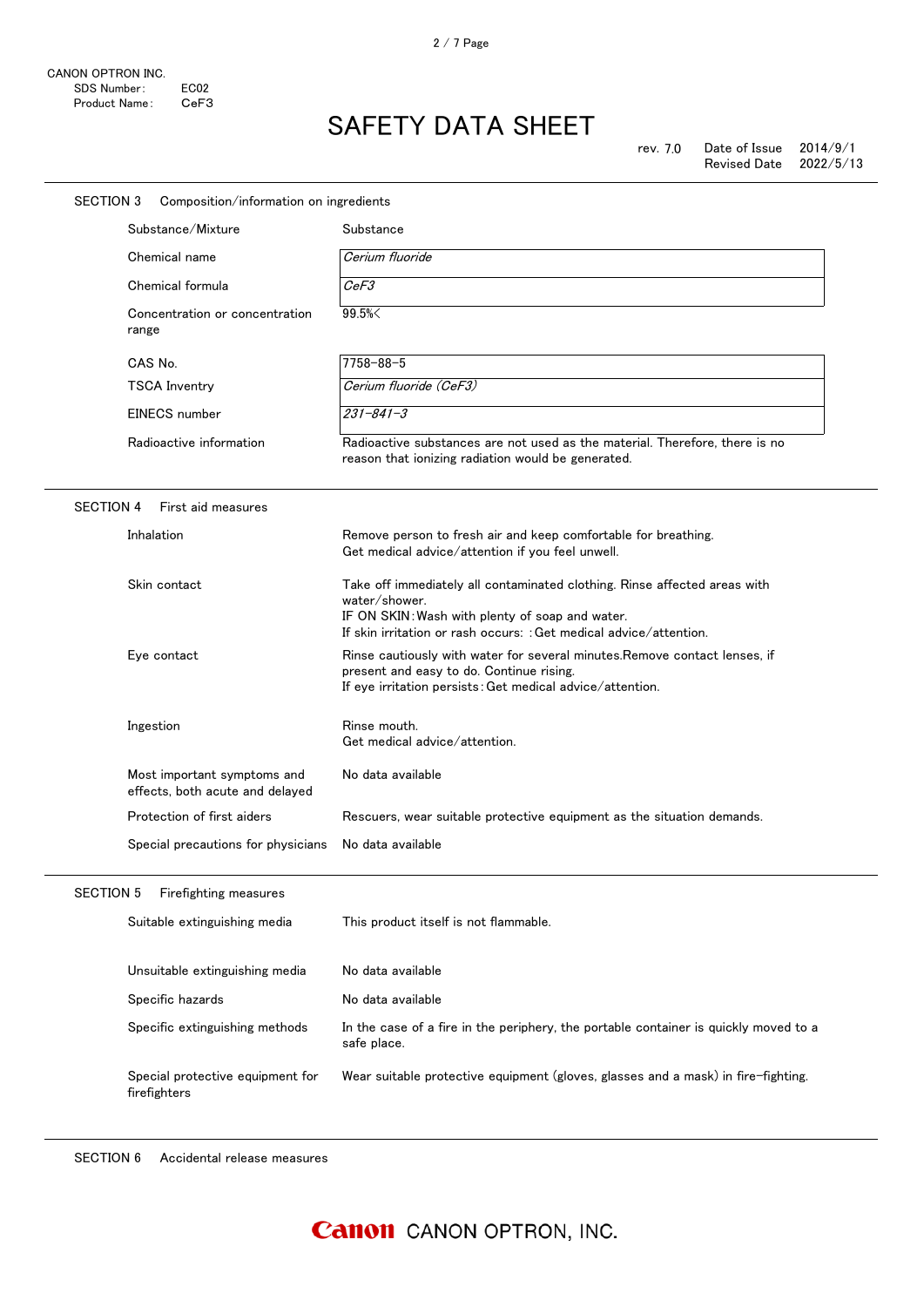|                  | Personal precautions, protective<br>equipment, and emergency<br>procedures | Protection equipment (specified as those in which the properties of the product<br>are suitable) worn during operation so that airborne droplets, etc., do not adhere<br>to the skin and dusts and gases are not absorbed. |
|------------------|----------------------------------------------------------------------------|----------------------------------------------------------------------------------------------------------------------------------------------------------------------------------------------------------------------------|
|                  | Environmental precautions                                                  | The leakage may not directly flow into rivers or sewage.                                                                                                                                                                   |
|                  | Methods and material for<br>containment and cleaning up                    | The leaked material is scooped up, or swept up and gathered to be recovered in a<br>paper bag or a drum.<br>After recovery, a small amount of the residue is absorbed in sediment, sawdust,<br>etc.                        |
|                  | Secondary disaster prevention<br>measures                                  | No data available                                                                                                                                                                                                          |
| <b>SECTION 7</b> | Handling and storage                                                       |                                                                                                                                                                                                                            |
|                  | Precautions for safe handling                                              |                                                                                                                                                                                                                            |
|                  | Technical measures                                                         | Take measures for equipment as described in "8. Exposure controls/personal<br>protection" and wear protective equipment.                                                                                                   |
|                  | Safety handling precautions                                                | Handling work must be practiced in a room where there is a local or total<br>ventilation facility.                                                                                                                         |
|                  | Avoidance of contact                                                       | Refer to "10. Stability and reactivity."                                                                                                                                                                                   |
|                  | Hygiene measures                                                           | Wash hands thoroughly after handling.<br>Do not eat, drink or smoke when using this product.                                                                                                                               |
|                  | Conditions for safe storage,<br>including any incompatibilities            |                                                                                                                                                                                                                            |
|                  | Safe storage conditions                                                    | Store in a well-ventilated place. Keep container tightly closed.                                                                                                                                                           |
|                  | Safety packaging material                                                  | No data available                                                                                                                                                                                                          |
|                  |                                                                            |                                                                                                                                                                                                                            |

SECTION 8 Exposure controls/personal protection

|--|

| Permissible concentration                                                   |                                                                                       |
|-----------------------------------------------------------------------------|---------------------------------------------------------------------------------------|
| ACGIH                                                                       | $TLV$ -TWA 2.5 mg/m <sup>3</sup>                                                      |
| Appropriate engineering controls                                            | Use sealed devices, equipment, or a local exhaust ventilation as much as<br>possible. |
| Individual protection measures,<br>such as personal protective<br>equipment |                                                                                       |
| Respiratory protection                                                      | Dustproof mask                                                                        |
| Hand protection                                                             | Protective gloves                                                                     |
| Eye/face protection                                                         | Dust-proof glasses                                                                    |
| Skin protection                                                             | Protective clothing                                                                   |
|                                                                             |                                                                                       |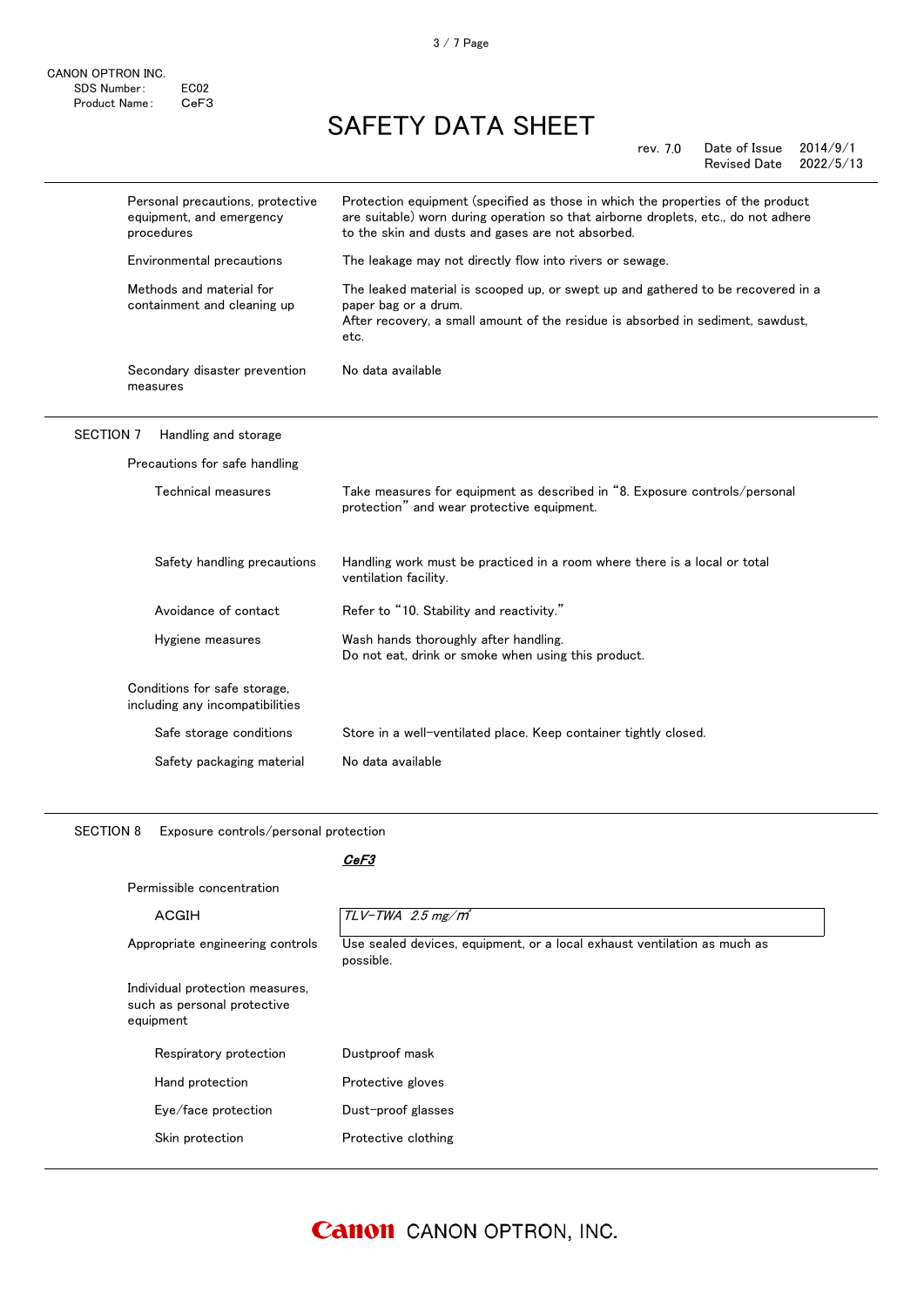| <b>SECTION 9</b> | Physical and chemical properties                            |                             |
|------------------|-------------------------------------------------------------|-----------------------------|
|                  | Appearance                                                  |                             |
|                  | Physical state                                              | Solid                       |
|                  | Form                                                        | Pellets, granules           |
|                  | Colour                                                      | Pale yellow                 |
|                  | Odour                                                       | None                        |
|                  |                                                             |                             |
|                  |                                                             | CeF3                        |
|                  | Melting point/freezing point                                | 1430°C                      |
|                  | Boiling point or initial boiling point<br>and boiling range | $2327^\circ C$              |
|                  | Flammability                                                | No data available           |
|                  | Upper/lower flammability or<br>explosive limits             | No data available           |
|                  | Flash point                                                 | No data available           |
|                  | Auto-ignition temperature                                   | No data available           |
|                  | Decomposition temperature                                   | No data available           |
| pH               |                                                             | No data available           |
|                  | Kinematic viscosity                                         | No data available           |
|                  | Solubility                                                  |                             |
|                  | Water                                                       | It melt a very small amount |
|                  | Other solvents                                              | No data available           |
|                  | Partition coefficient: n-<br>octanol/water                  | No data available           |
|                  | Vapour pressure                                             | No data available           |
|                  | Density and/or relative density                             | 6.16                        |
|                  | (Density)                                                   |                             |
|                  | Relative vapor density                                      | No data available           |
|                  | Particle characteristics                                    | No data available           |
|                  | Other information                                           | No data available           |
|                  |                                                             |                             |

SECTION 10 Stability and reactivity

CeF3

Reactivity No data available

Chemical stability  $I_t$  is stable in storage conditions and normal handling. Raised F, and HF when heated.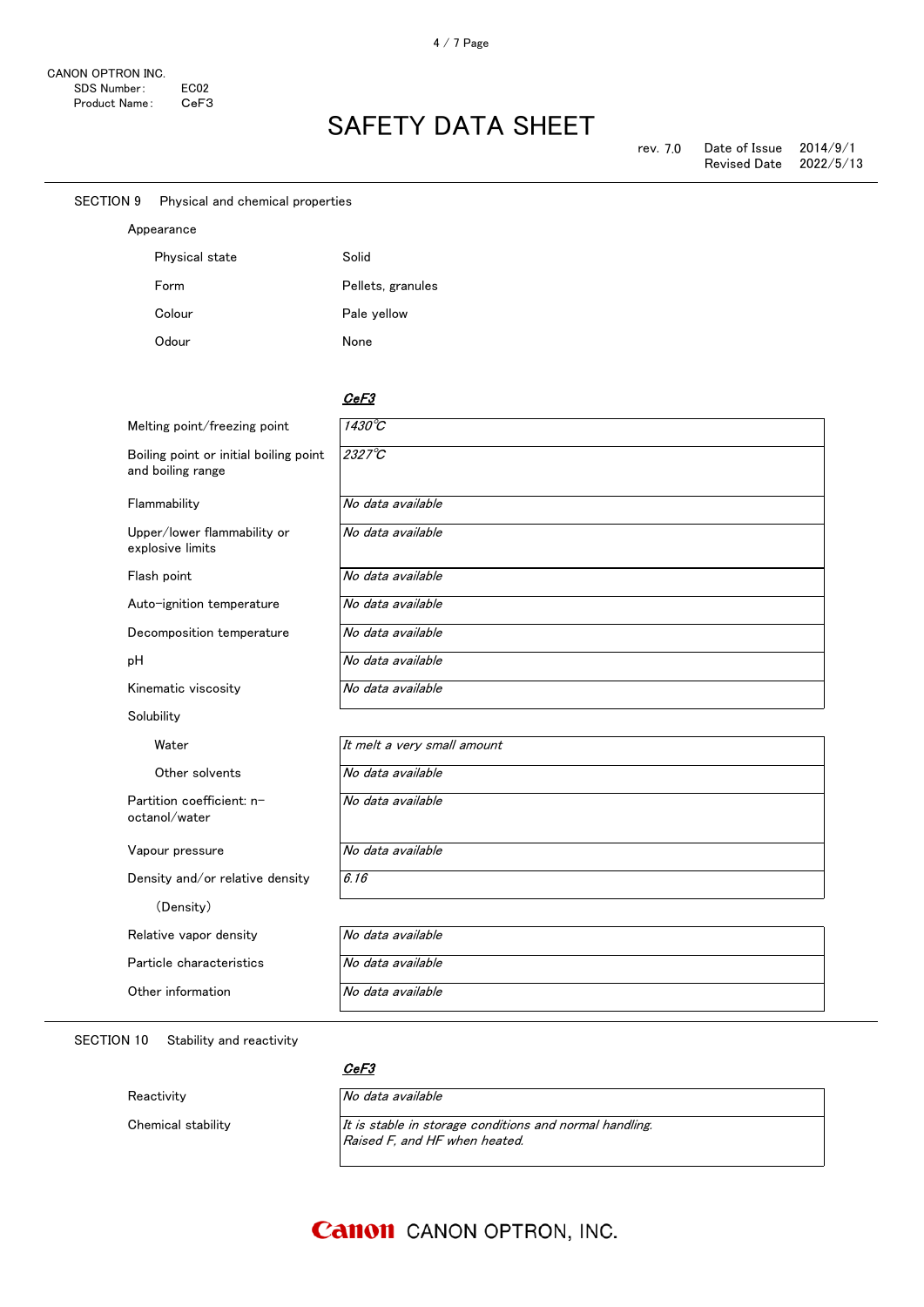rev. 7.0 Date of Issue  $2014/9/1$ Revised Date 2022/5/13

| Possibility of hazardous reactions                 | Do not react in the storage conditions and normal handling.<br>Raised F, and HF when heated. |
|----------------------------------------------------|----------------------------------------------------------------------------------------------|
| Conditions to avoid                                | No data available                                                                            |
| Incompatible materials                             | No data available                                                                            |
| Hazardous decomposition products No data available |                                                                                              |
|                                                    |                                                                                              |

SECTION 11 Toxicological information

#### <u>CeF3</u>

| Acute toxicity(oral)                                                   | Oral - guinea pig LDLo: 600mg/kg                                                                               |
|------------------------------------------------------------------------|----------------------------------------------------------------------------------------------------------------|
| Acute toxicity(dermal)                                                 | Subcutaneous administration - frog LDLo: 1680mg/kg<br>Subcutaneous administration - guinea pig LDLo: 3000mg/kg |
| Acute toxicity (Inhalation: Gases)                                     | No data available                                                                                              |
| Acute toxicity (Inhalation:<br>Vapours)                                | No data available                                                                                              |
| Acute toxicity (Inhalation: Dusts<br>and mists)                        | No data available                                                                                              |
| Skin corrosion/irritation                                              | No data available                                                                                              |
| Serious eye damage/irritation                                          | No data available                                                                                              |
| Respiratory or skin sensitization                                      | No data available                                                                                              |
| Germ cell mutagenicity                                                 | No data available                                                                                              |
| Carcinogenicity                                                        | No data available                                                                                              |
| Reproductive toxicity                                                  | No data available                                                                                              |
| Specific target organ toxicity(single   No data available<br>exposure) |                                                                                                                |
| Specific target organ<br>toxicity(repeated exposure)                   | No data available                                                                                              |
| Aspiration hazard                                                      | No data available                                                                                              |
| Other information                                                      | No data available                                                                                              |

SECTION 12 Ecological information

CeF3

Toxicity

Hazardous to the aquatic environment Shortterm(acute)

No data available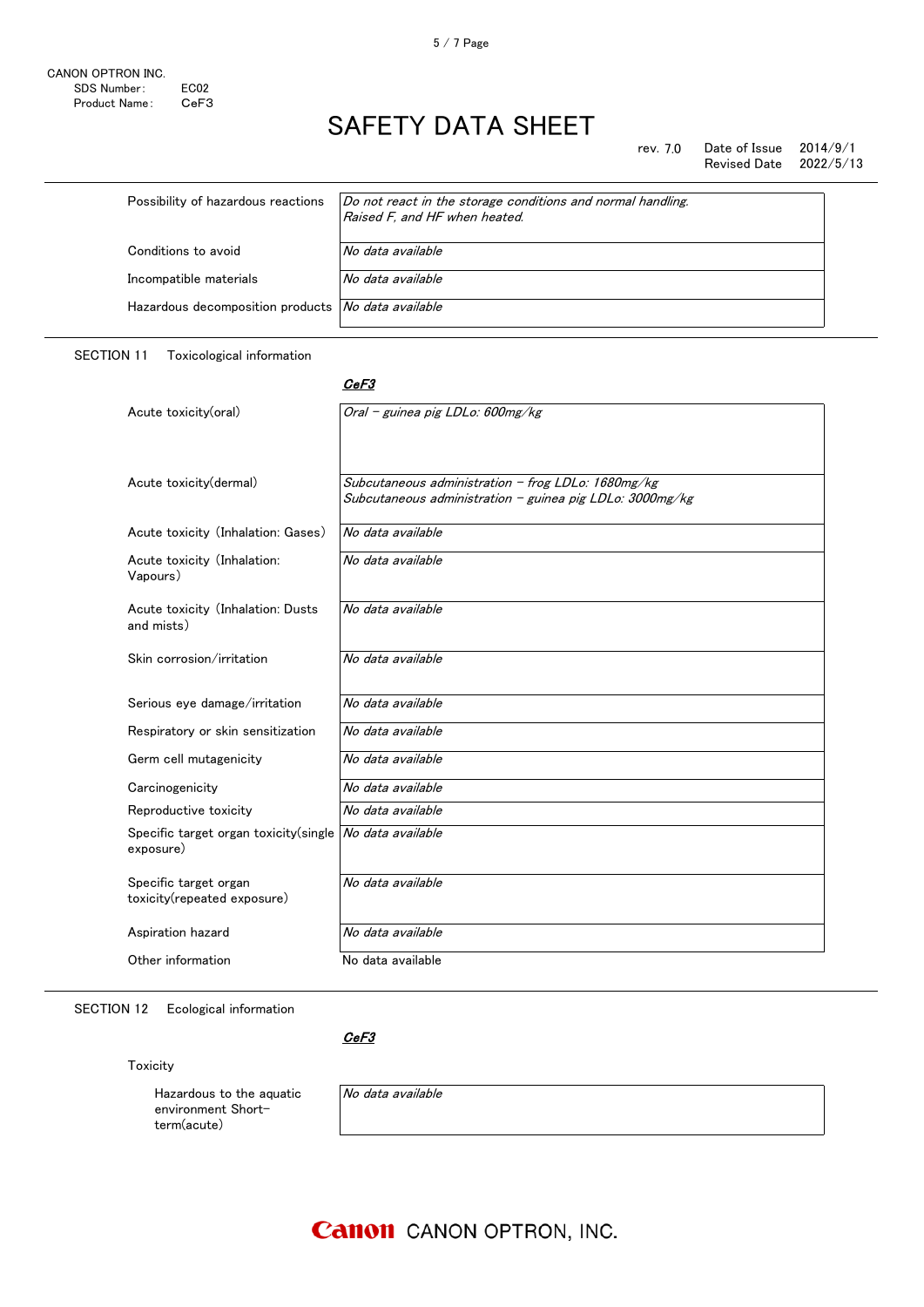| Hazardous to the aquatic<br>environment Long-<br>term(chronic) | No data available                                                                                                                                                                                                             |  |
|----------------------------------------------------------------|-------------------------------------------------------------------------------------------------------------------------------------------------------------------------------------------------------------------------------|--|
| Persistence and degradablility                                 | No data available                                                                                                                                                                                                             |  |
| Bioaccumulative potential                                      | No data available                                                                                                                                                                                                             |  |
| Mobility in soil                                               | No data available                                                                                                                                                                                                             |  |
| Hazard to the ozone layer                                      | No data available                                                                                                                                                                                                             |  |
| Other adverse effects                                          | No data available                                                                                                                                                                                                             |  |
| <b>SECTION 13</b><br>Disposal considerations                   |                                                                                                                                                                                                                               |  |
| Waste treatment methods                                        | Process is contracted to industrial waste disposers who received approval of a<br>prefectural governor.                                                                                                                       |  |
| Contaminated container and<br>contaminated packaging           | The container is recycled after being cleaned, or is appropriately processed<br>according to the standards of related laws and regulations.<br>When disposing of empty containers, the contents should be completely removed. |  |
|                                                                |                                                                                                                                                                                                                               |  |
| <b>SECTION 14</b><br>Transport information                     | CeF3                                                                                                                                                                                                                          |  |
| International regulation                                       |                                                                                                                                                                                                                               |  |
| UN number                                                      | Not applicable                                                                                                                                                                                                                |  |
| UN proper shipping name                                        | Not applicable                                                                                                                                                                                                                |  |
| UN classification                                              | Not applicable                                                                                                                                                                                                                |  |
| Transport hazard class                                         | Not applicable                                                                                                                                                                                                                |  |
| Packing group                                                  | Not applicable                                                                                                                                                                                                                |  |
| Hazardous to the aquatic<br>environment                        | No data available                                                                                                                                                                                                             |  |
| Maritime transport in bulk<br>according to IMO instruments     | No data available                                                                                                                                                                                                             |  |
| Japanese lows and regulations                                  | Land regulation information Not applicable<br>Maritime regulatory information non-hazardous materials<br>Aviation regulatory information non-hazardous materials                                                              |  |
| Special precautions for users                                  | No data available                                                                                                                                                                                                             |  |

SECTION 15 Regulatoly information(Japan)

| Occupational Safety and Health<br>∟aw | Not applicable |
|---------------------------------------|----------------|
| <b>PRTR Law</b>                       | Not applicable |